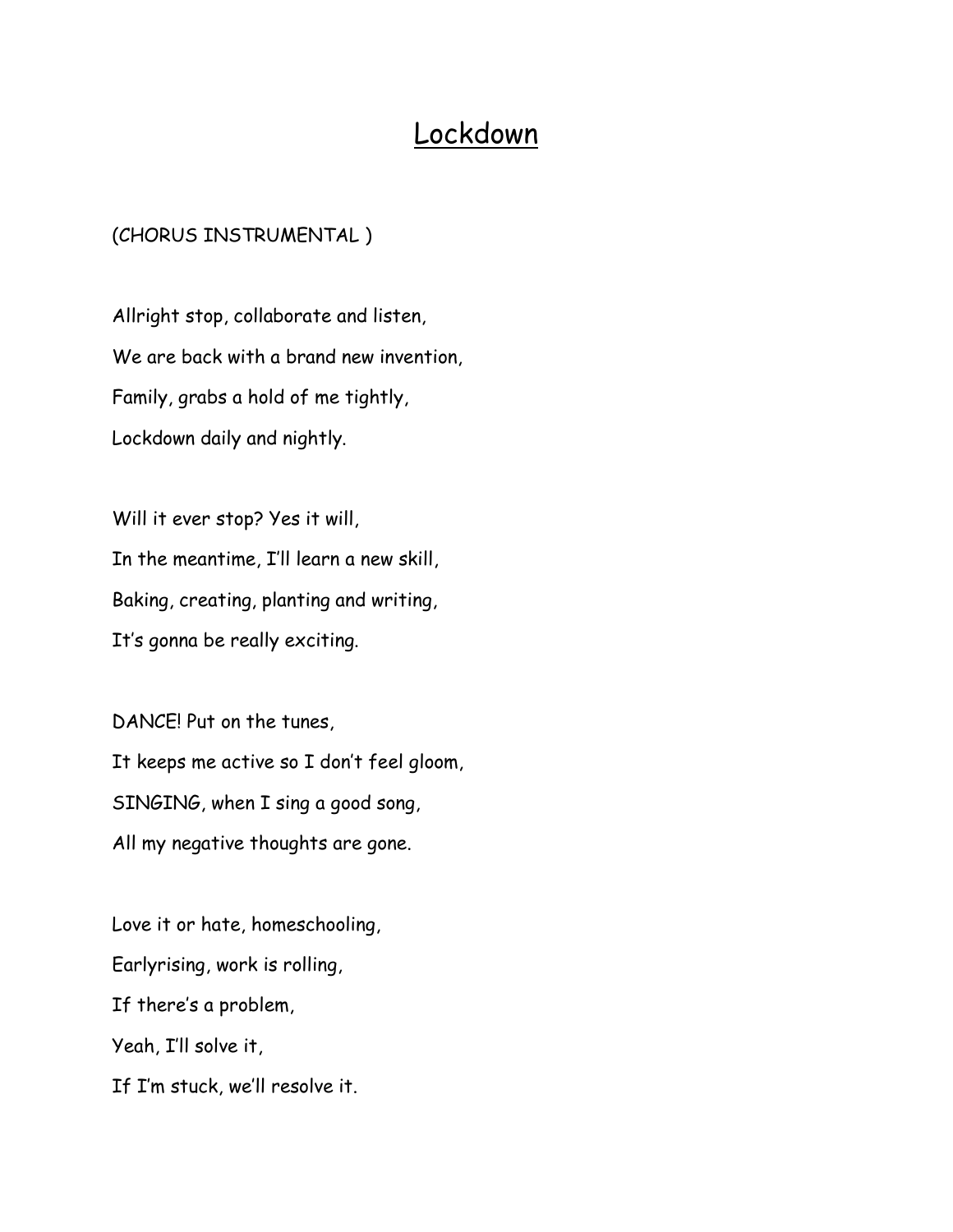## (CHORUS INSTRUMENTAL)

Online quizes are jumping, Timestable rockstars are pumping, Quick to the point, to the point – no cheating, Keep practising, I'm succeeding.

NUMBERBOTS, my maths is improving, I'm on a roll, I'm blooming. COOKING, I can't stop eating, I better stop; I've got a meeting,

FRIENDS, I miss them dearly, I miss it when we get all silly, I see them on the street, And wave to say hi, Keep at distance and walk on by.

Keep on going each day, Some days I just want to play, But that's fine, We have…plenty… of time.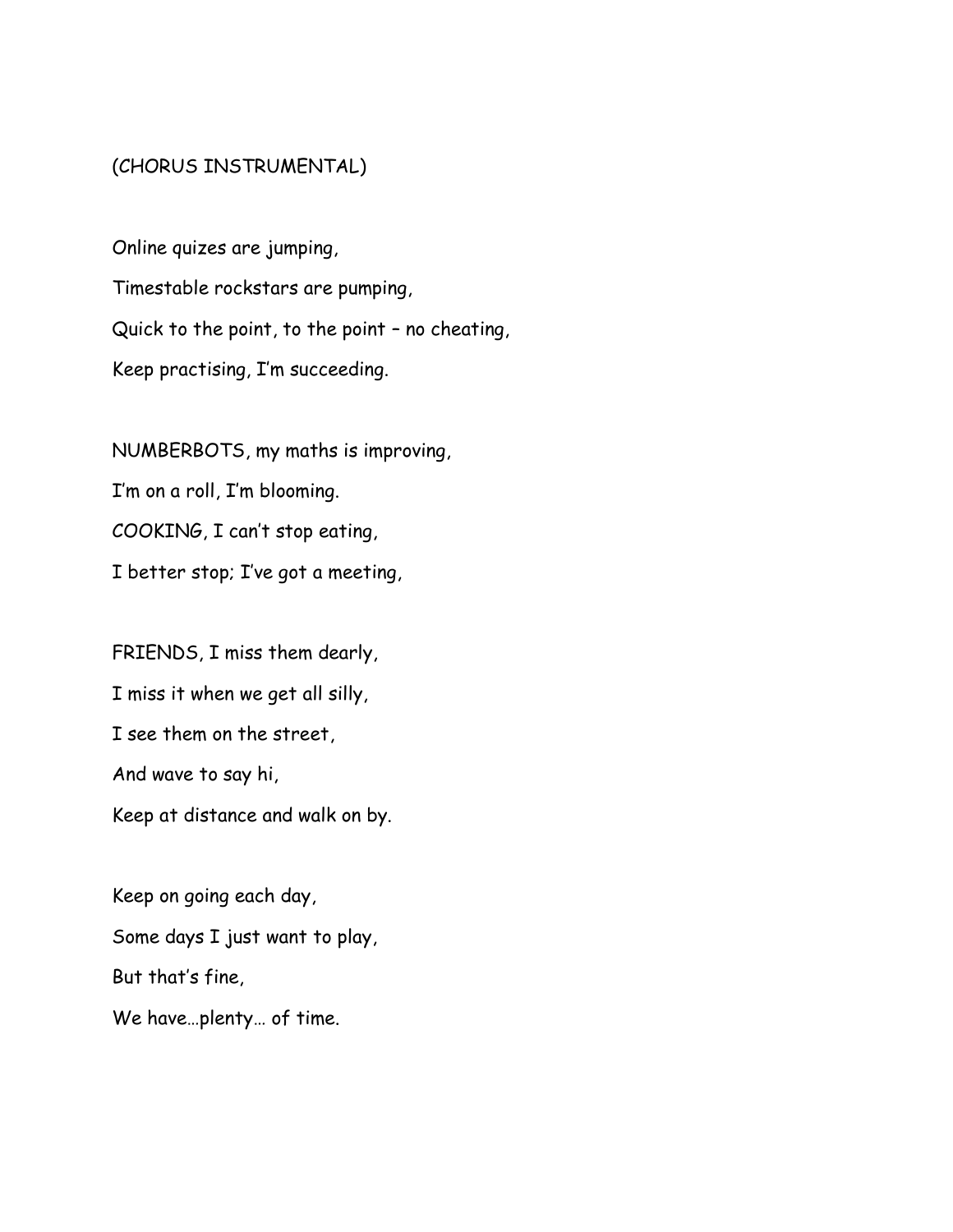When it's sunny, I enjoy the sunshine, And you'll find me…offline! Waterfights to cool me down, I'll be outside until sundown.

MACCAS, I'm dreaming for a Big Mac, I wonder when it'll be back, Learnt a new…foreign language, This is all to my advantage.

NATURE, I watch the flowers sprout, Gardening as I can't go out, SKILLS, I've learnt lots of those, I'm now an artist as it goes,

THURSDAYS, clap for keyworkers, They've earned it, they're survivors, Don't forget about the children, They're homeschool…learners.

## (CHORUS INTRUMENTAL)

READING! It's important for me, I'll be doing this until we're free, CUDDLES, I can't for them,